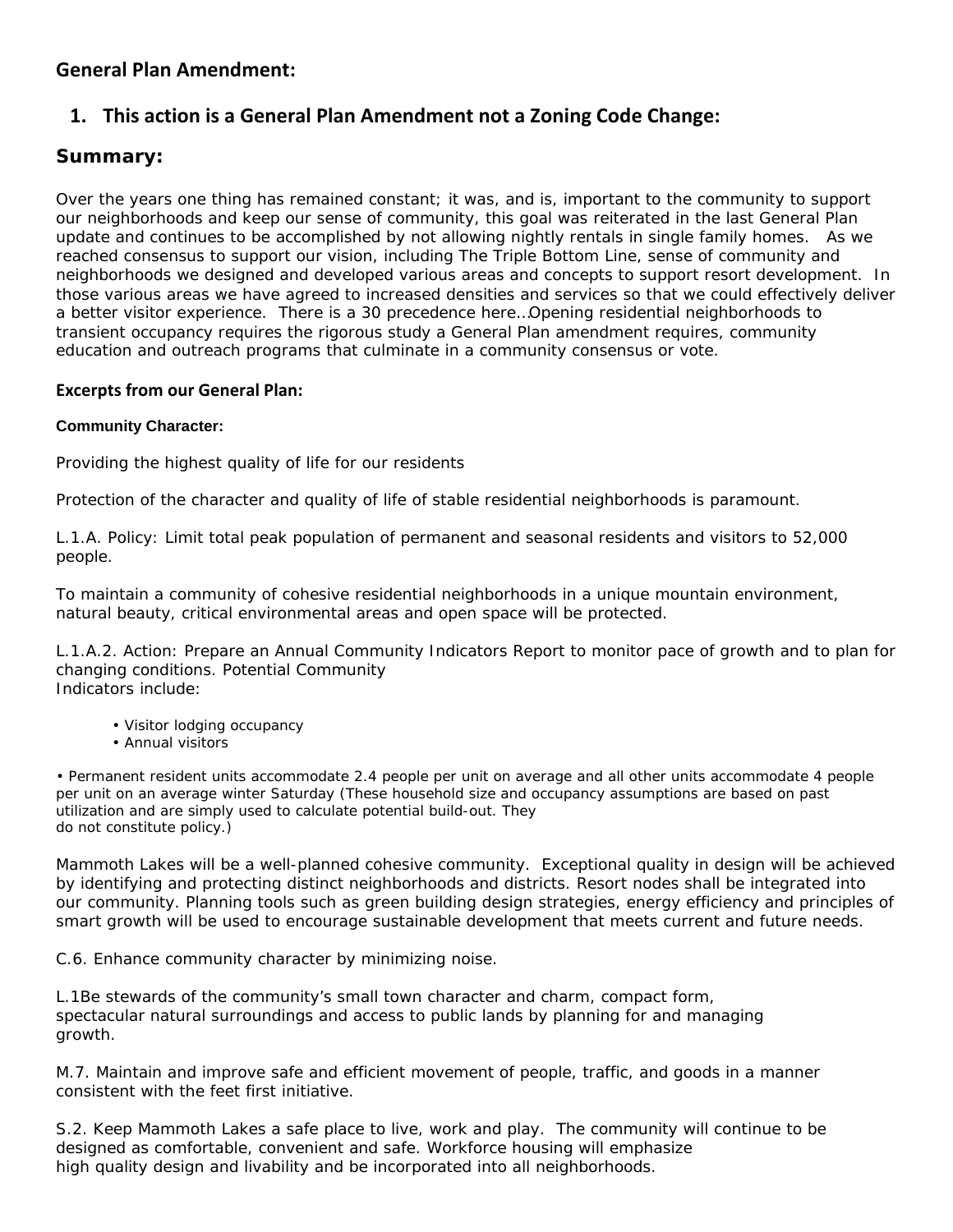C.6.G. Policy: Require preparation of a noise analysis or acoustical study, which is to include recommendations for mitigation, for all proposed projects that may result in potentially significant noise impacts.

### **Comments from Mammoth Neighborhood Committee Members:**

The General Plan takes into consideration the Triple Bottom Line, social, environmental and economic impacts and goals.

If one follows the occupancy in the proponents Report (9.8 visitors per unit) together with other guests and residents will exceed the PAOT maximum.

# **2. Sustainability:**

## **Summary:**

This is a classic case of supply and demand. No need has been identified, no business plan proposed, no cost benefit study supplied. The report recently submitted by David Paige's group, while having factual information as to number of residents, other cities where nightly rental is allowed etc., is based upon a flawed assumption, i.e. that opening up nightly rentals will somehow increase the number of visitors to Mammoth, since their position is that such rentals will not supplant current inventory. At its current rate of growth Mammoth is and will be overbuilt..unsustainable. Our resort is already behind in occupancies that allow this type of rental ie: Mammoth 36% vs Aspen at 55%. To include over 600 units, without new business, will destabilize and dilute the current market place. The facts are clear, MMSA is at capacity with no plans to expand its carrying capacity, Mammoth Lakes is a single economic engine community with little opportunity for growth. The goal of the General Plan is for our community to have a vital sustainable economy; a change of this magnitude would only displace revenue, reduce ADR's and further erode some sections of the real estate market.

### **Excerpts from our General Plan:**

Mammoth Lakes' economic sustainability is dependent upon the mountain resort, expanded employment opportunities, shoulder season and midweek occupancy.

The assumptions of the three models support the projection that the total number of residents, visitors and workers on a winter weekend will grow to between 45,000 to 52,000 by the year 2025.

• The capacity of the ski area will remain constant over the next twenty years

E.1. GOAL: Be a premier destination community in order to achieve a sustainable year-round economy.

L.5.B. Policy: Locate visitor lodging in appropriate areas.

### **Excerpts from Mammoth Lakes Economic Forecast and Revitalizations Strategies 10-6-2011:**

Mammoth's Occupancy rate trails other competitive resorts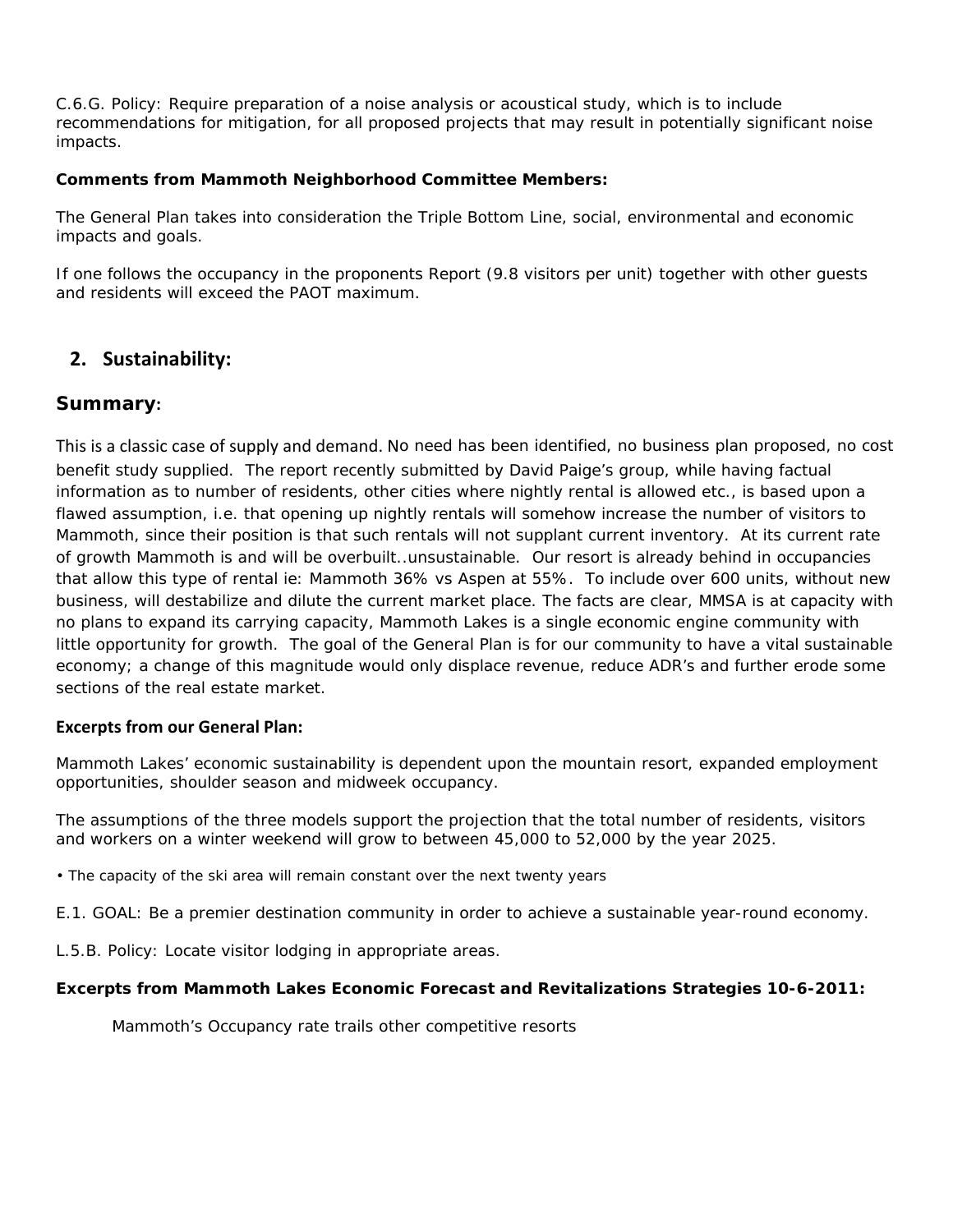#### Table 4 **Peer Resort Occupancy Statistics Economic Forecast and Revitalization Strategies**

| Occupancy                          |            |
|------------------------------------|------------|
| Spring<br>Summer                   | Annual     |
| Apr-Jun<br><b>Jul-Aug</b>          |            |
| 28%<br>45%                         | 36%        |
| 34%<br>75%                         | 55%        |
| 29%<br>50%                         | 43%        |
| 27%<br>48%                         | 41%        |
| $\qquad \qquad \blacksquare$<br>-- | 45%        |
|                                    | 46%        |
|                                    | 33%<br>51% |

viribi, abm Cevatoreni Pangasa (Cepi) 2011 yang kamada

#### **Excerpts from the White Report:**

The capacity of the ski area will remain constant over the next 20 years, and the economic demand for Skiing will be regulated through pricing.

7

We have 106 transient home rentals at this time.

The current percent of people in Mammoth on a busy winter weekend who are skiing is 75%, which is also approximately equal to the comfortable carrying capacity of the ski area (22,500)

The Town is a two season recreation and tourist based economy and winter visitation is almost entirely because of Mammoth Mountain Ski Area.

Winter visitation is concentrated around weekends and the Town already reaches it's maximum visitor capacity during a few peak weekends.

MMSA has a stated future goal of providing a customer experience designed around a comfortable accommodation of an average design day of 15,000 to 18,000 skiers at one time and an annual attendance of 2,000,000.

#### **Excerpts from the UCSB Report:**

Diversification away from seasonal tourism is very difficult because of the community's isolation, limited transportation, snowy winters, and high housing costs.

The mountain and community are maxed out on major winter weekends.

Implementing a plan is difficult because of lack of coordination between the Mountain and the Town.

Winter visitation is almost entirely because of the Mammoth Mountain Ski Area, and it is concentrated around weekends.

The community clearly values Mammoth Lakes' small town feel and most residents would elect to retain that feeling of authenticity. The researchers think that makes sense. Authenticity complements the region's strong skiing and recreational attractions.

The second issue is what would bring those people to Mammoth Lakes? As best we can determine, 60,700 is not a number related to market demand. In particular, it does not take into consideration the ability to entertain these people. Given the existing mountain infrastructure, agreements between the mountain and the Forest Service and other entertainment infrastructure, we doubt that 60,700 will be in Mammoth at one time. The correct way to determine the maximum number of people in the Town of Mammoth Lakes is to start with a statistical estimate of the maximum number of people attracted to the Town by its recreational and entertainment capital. You add to this the Town's residents and commuter workforce. Because of changing demographics and changing capital, this number will be constantly changing.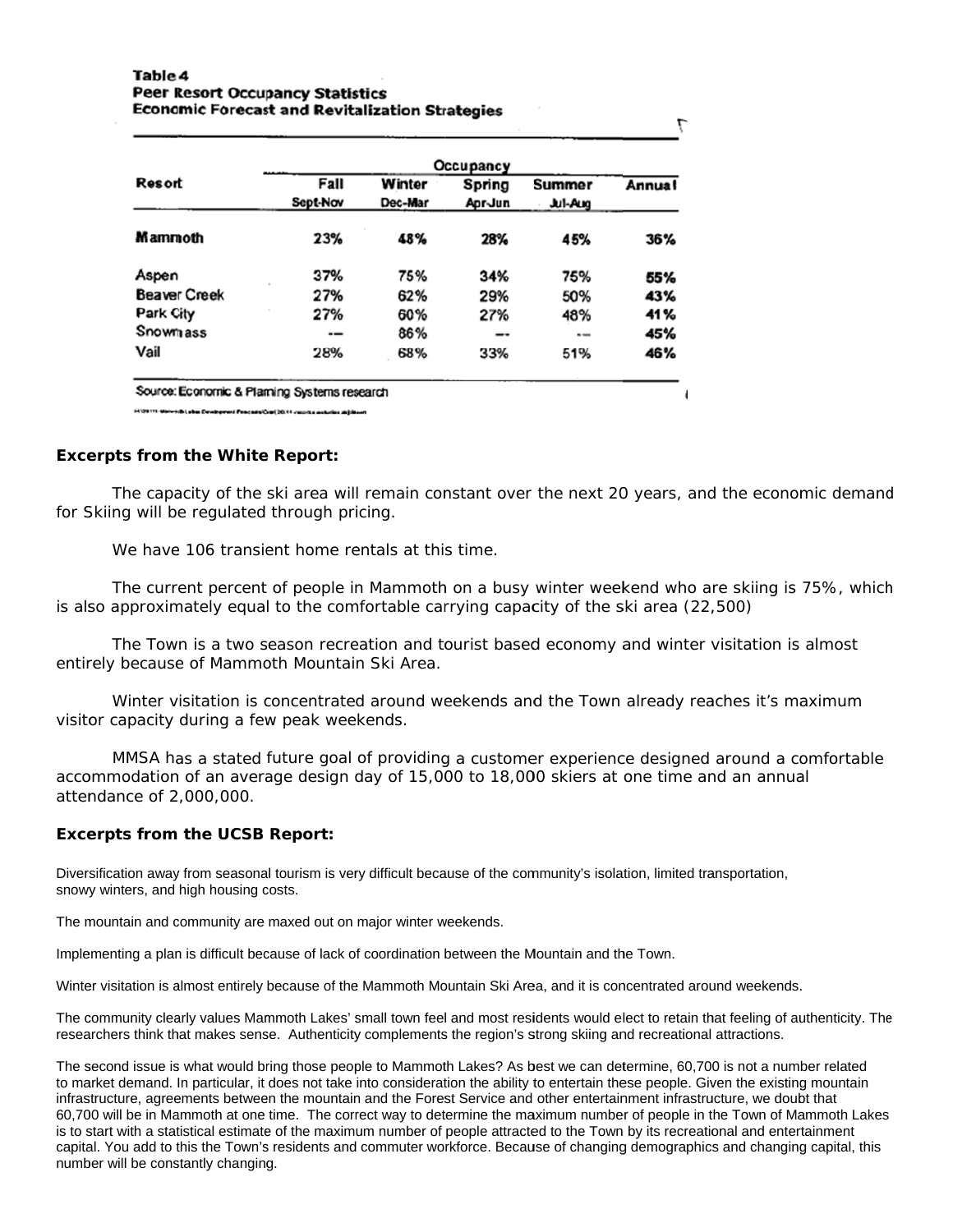### **Comments from Mammoth Neighborhood Committee Members:**

Basic assumption of the "Report" (which is not supported by any facts) is that opening up nightly rental of single family homes will increase revenue. Such assumption is flawed since that requires new visitors (based on "Report's" 88, 826 additional nights with a five night stay means 17,765 additional visits by new visitors (since the report claims it will not supplant existing rentals). No evidence just opening up single family homes will generate new visitors

Uncertain source of revenue (i.e. even if one were to accept the report, which is just a pipe dream, it is based on guesstimates and cannot be certain how much actual revenue will be collected). As a result, cannot be certain it will generate additional revenue for paying the Settlement but will have a negative effect on residents

There is no business plan outlining how we intend to grow visitation to our community to support existing and future inventory much less adding 600 plus homes that have not been figured into the lodging mix.

No need has been identified: There are various single family home properties that rent now; Talus, Stone Gate, Timbers Juniper Crest etc. There are areas within the resort zone that allow for nightly rentals in single family homes. We have development partners that will fill any niche in the market place.

Displaced lodging base no new customers, classic case of supply and demand, results will be reduced ADR's

## **3. Current and Future Developments:**

### **Summary:**

Mammoth Lakes has provided approvals for various un‐built projects within the community amounting to over 3,000 units of various configurations, with a build out of 5,344 units available. Add this to our existing inventory of 9,871 (as of 2004) for a total of 15,235 units. As described else where we will be hard pressed to assimilate new development into an already flooded inventory, with stagnant or no growth from our economic engine adding in excess of 600 units with no identified demand slows development, impacts jobs in the community and does not support the Triple Bottom Line.

### **Excerpts from the White Report:**

Based upon GIS and existing Zoning, master plans and specific plans, existing vacant lots had the capacity for an additional 5,344 units if fully developed to maximum density under existing zoning.

#### **Current Approved Developments:**

#### **Received from the Town of Mammoth Lakes:**

|                     | Residential                           | Hotel              |
|---------------------|---------------------------------------|--------------------|
| Altis               | 24                                    |                    |
| Eagle Lodge         | 106 dwelling unit equivalents<br>(MP) |                    |
| <b>Holiday Haus</b> |                                       | 77                 |
| Mammoth View        | 52                                    | 54                 |
| Old Mammoth Place   |                                       | 340 (488 bedrooms) |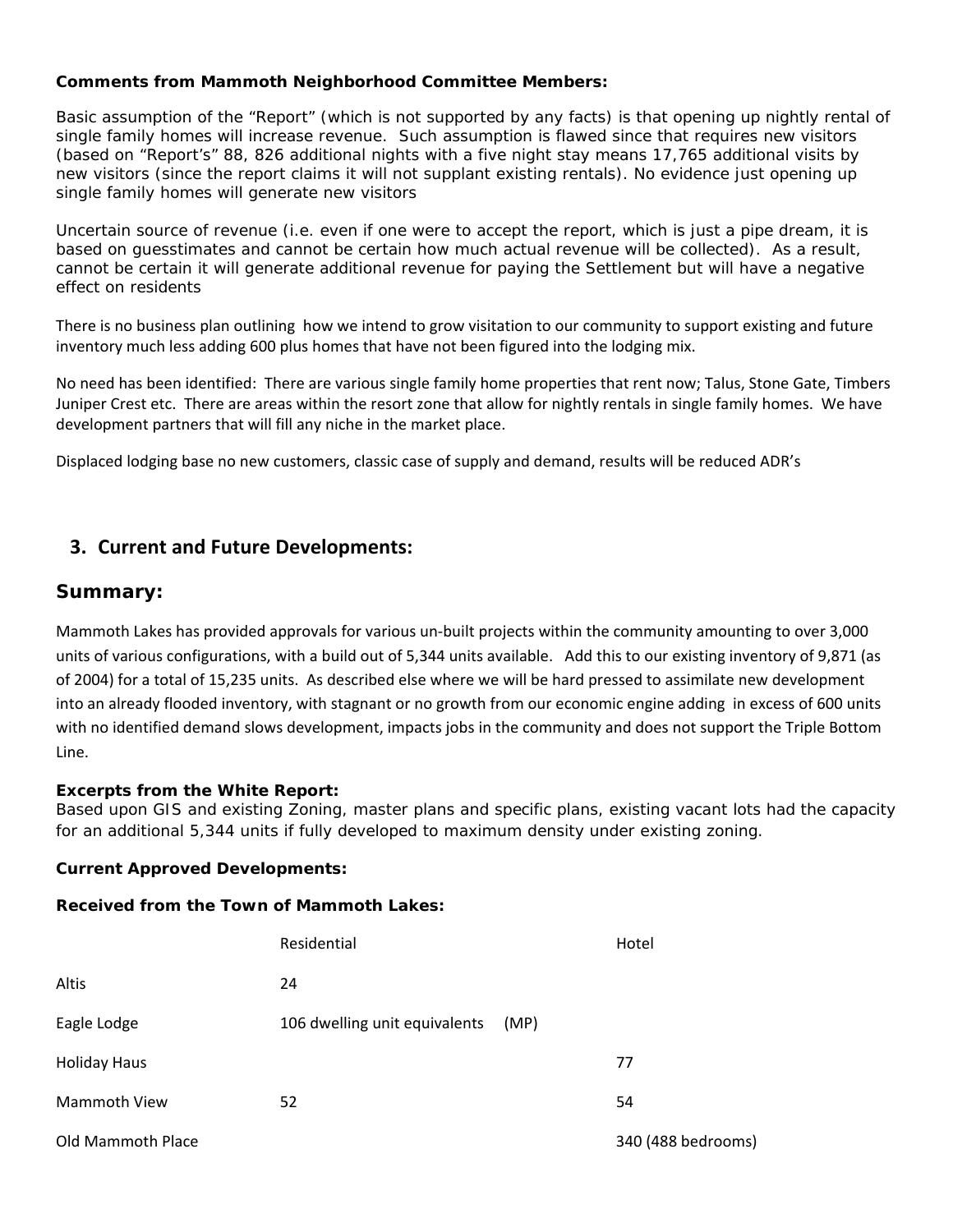| 80/50                                     | 21 (fractional/Hotel)(33 bedrooms)           |                             |  |  |
|-------------------------------------------|----------------------------------------------|-----------------------------|--|--|
| <b>Mammoth Crossing</b>                   | 66 WH (742 bedrooms) – approved not entitled |                             |  |  |
| Mammoth Hillside Phase I                  | 24 WH                                        | 225(3.25?)                  |  |  |
| South Hotel                               |                                              | 251 (299 bedrooms)          |  |  |
| Lodestar                                  | 200                                          | 500 (MP)                    |  |  |
| Tanavista                                 | 45 (fractional)                              |                             |  |  |
| Snowcreek VII                             | 118 (10 units built)                         |                             |  |  |
| Snowcreek VIII<br>approved, not entitled) | 790                                          | 200 (400 bedrooms) (MP & DA |  |  |
| Vista Point                               |                                              | 28 (101 bedrooms)           |  |  |
| Further development of vacant lots.       |                                              |                             |  |  |

# **4. Other Communities:**

## **Summary:**

Have other communities done this? Yes. Does this mean this is the right thing for Mammoth? No. Their occupancies are higher and economic opportunities more diverse. Other factors unique to our area include future and past developments, quality of life and our guest experience. We don't understand or know what we are comparing.

Our General Plan is based around protecting our resort community…the triple bottom line…sustainability…we have a vision and a dream; we need to work to make them a reality.

## **Excerpts from Mammoth Lakes Economic Forecast and Revitalization Strategies**

Mammoth's occupancy rate trails other competitive resorts. Occupancy rates for five major North American destination resorts for which occupancy data was readily available are shown in Table 4. Aspen, Colorado is able to achieve an annual occupancy rate of 55 percent because it has winter and summer occupancies in the mid 70 percent range. Aspen's shoulder season rate in recent years. Aspen has events and festivals with national and even international draw during the off-season; these attract non-skiing visitors and thus diversify its tourism base. Beaver Creek, Park City, Snowmass, and Vail each attain annual occupancies in the low to mid 40 percent range.

The best opportunities to increase overall occupancies beyond the winter ski season are during the summer months due to favorable weather and school vacations. The peer resorts shown are able to achieve nearly 50 percent occupancy during the summer months by offering a variety of outdoor activities and cultural performing arts events that draw a diverse visitor base.